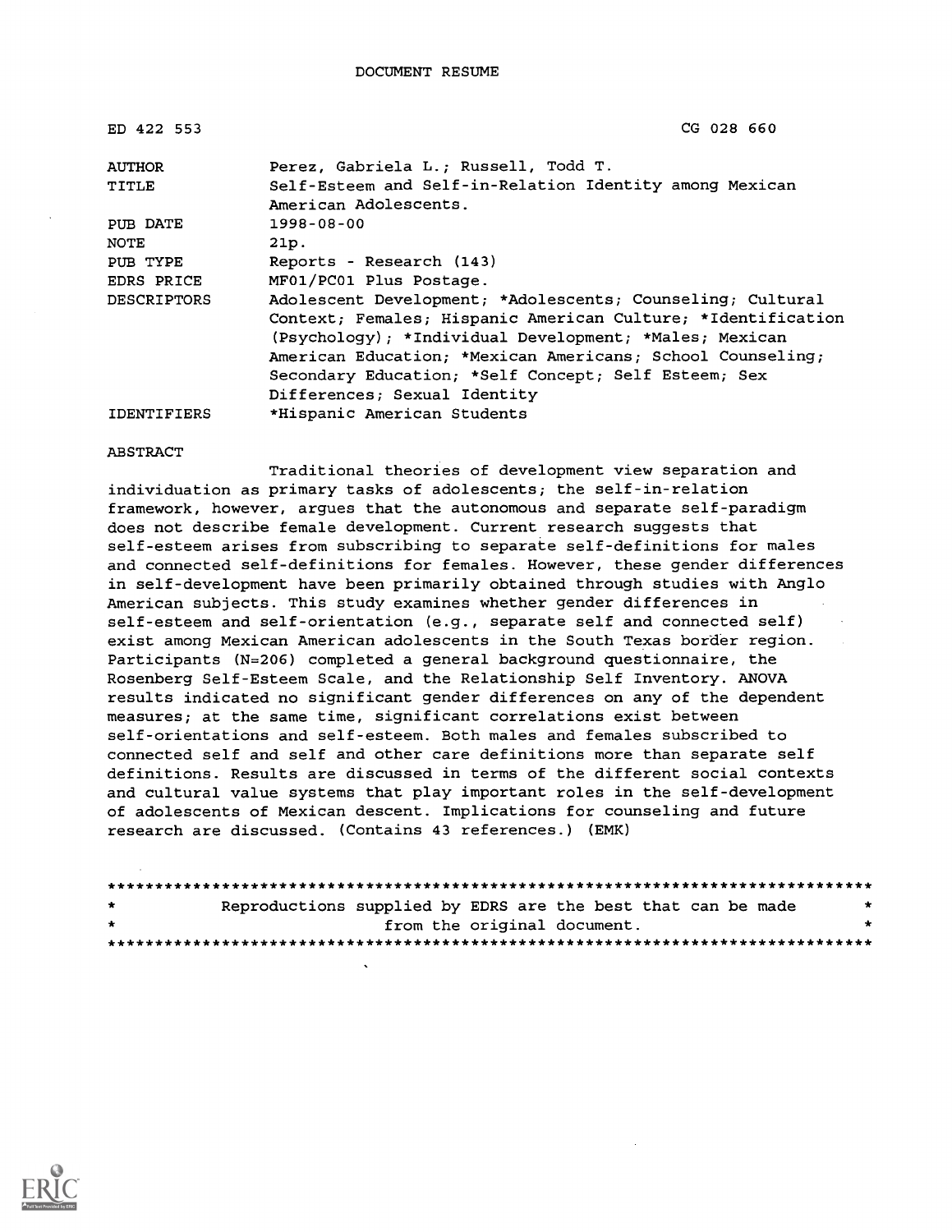### Running head: SELF-ESTEEM AND SELF-IN-RELATION IDENTITY

Self-Esteem and Self-in-Relation Identity Among

Mexican American Adolescents

Gabriela L. Pérez

Laredo, Texas

Todd T. Russell

Texas A & M International University

 $\mathcal{Z}$ 

**U.S. DEPARTMENT OF EDUCATION OF EXAMPLE OF EDUCATION**<br>Office of Educational Research and Improvement EDUCATIONAL RESOURCES INFORMATION CENTER (ERIC)

 $O$  This document has been reproduced as<br>received from the person or organization<br> $O$  organization  $O$  originating it.

(C) 0 Minor changes have been made to improve recnodirction quality

Cycle of the person of organization<br>
Cymrathog it<br>
Cymrathog it<br>
Cymrathog is a persodiction quality<br>
Points of view or opinions stated in this docu-<br>
ment do not necessarily represent official<br>
OERI position or policy<br>
CH  $\sum_{\text{C}}^{\text{OER1 position or policy}}$ 

 $\overline{C}$ 

"PERMISSION TO REPRODUCE THIS MATERIAL HAS BEEN GRANTED BY

 $\epsilon$ 

<u>USZELI</u>

TO THE EDUCATIONAL RESOURCES INFORMATION CENTER (ERIC)." $\mathbf{r}=\mathbf{r}$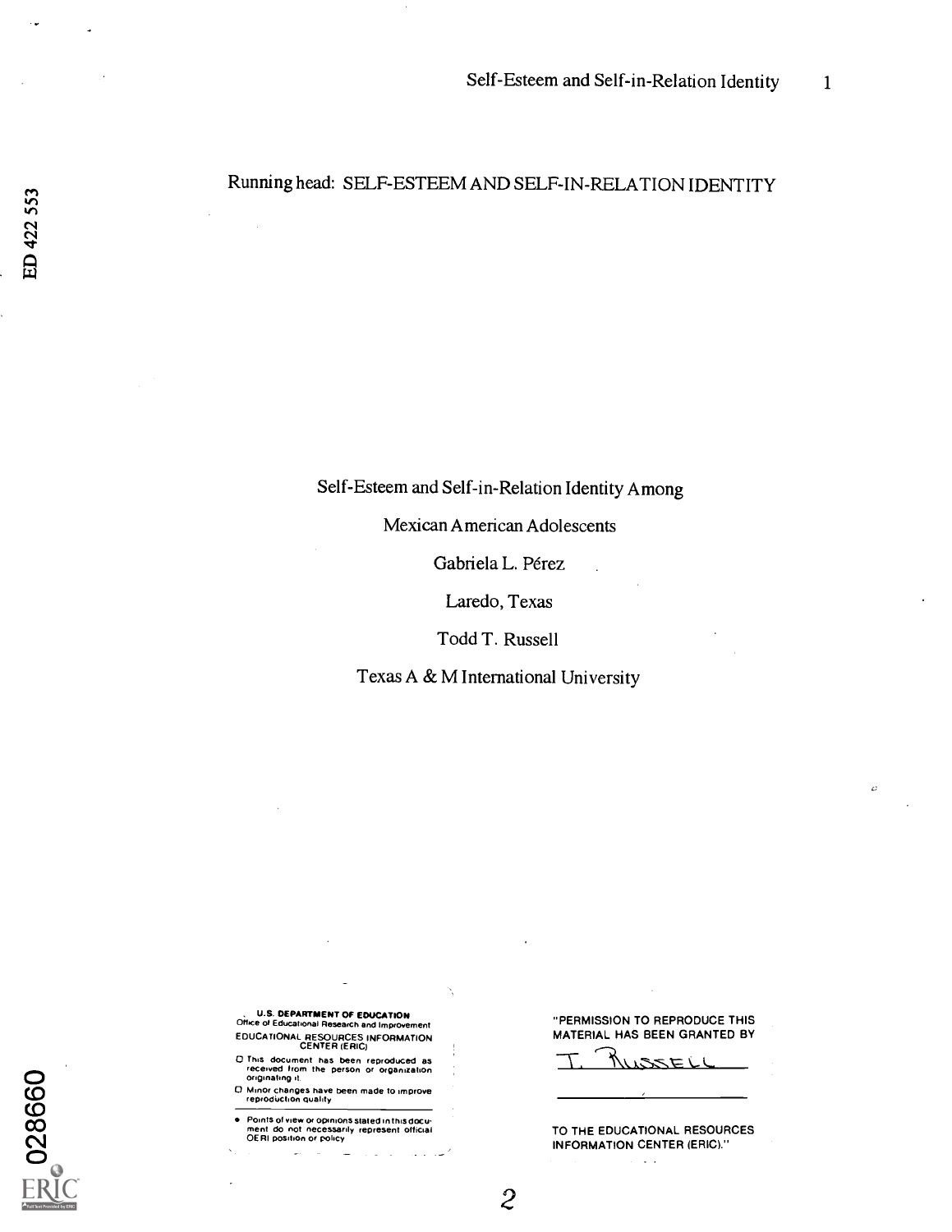#### Author Notes

Gabriela L. Perez is a counselor in private practice in Laredo, Texas. She specializes in providing services to Spanish-speaking adolescents of Mexican descent and their families. Todd T. Russell is an Associate Professor of Psychology at Texas A & M International University in Laredo, Texas.

Correspondence regarding this article should be addressed to Dr. Todd T. Russell, Department of Psychology, Texas A & M International University, 5201 University Boulevard, Laredo, Texas 78041. Electronic mail may be sent to trussell@tamiu.edu.

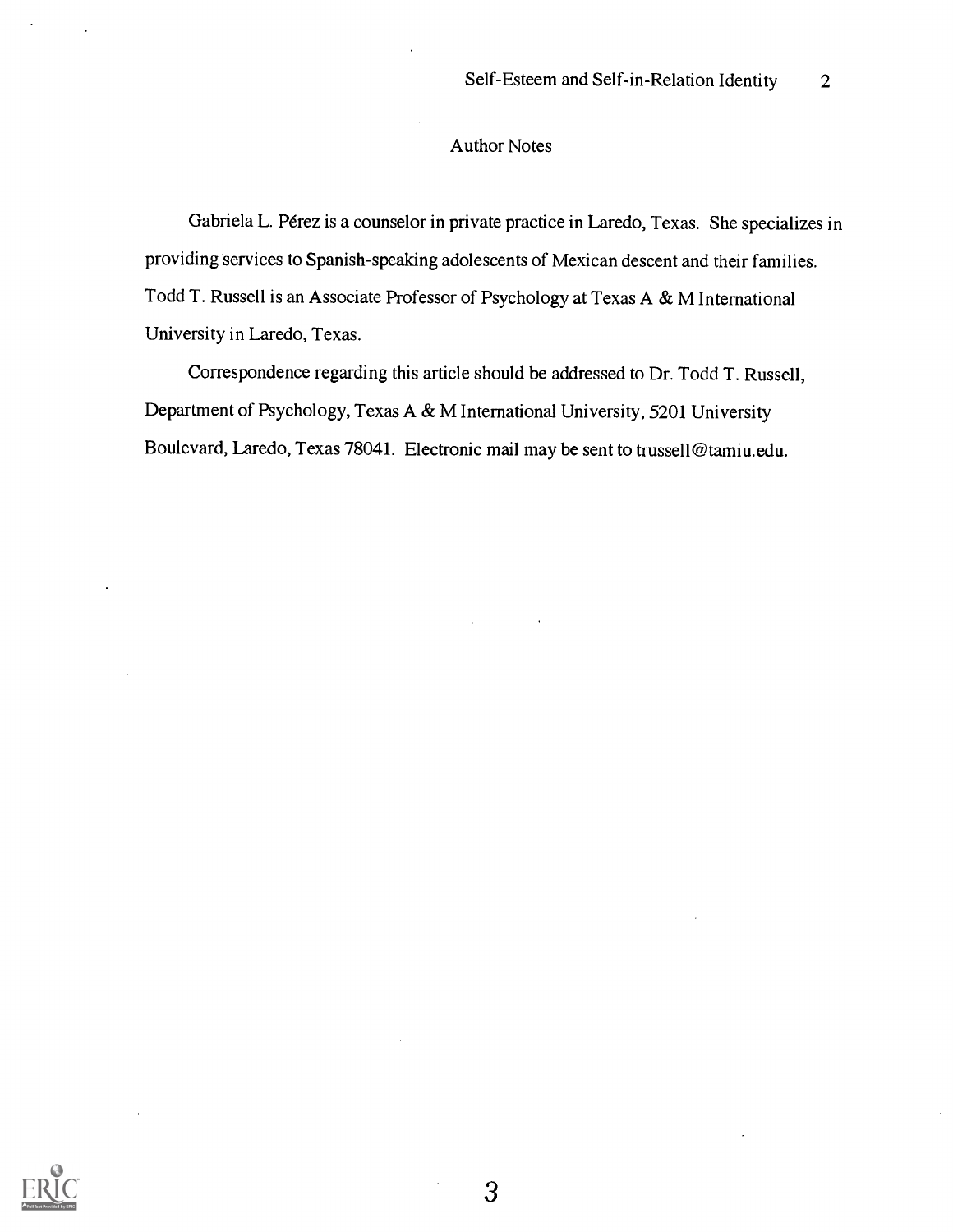#### Abstract

Traditional theories of development view separation and individuation as primary tasks of adolescents. The self-in-relation framework, however, argues that the autonomous and separate self paradigm does not describe female development. Male self-definition is characterized by themes of separation and autonomy (separate self). Females, on the other hand, define self primarily in relationships and connectedness to others (connected self). Current research suggests that self-esteem arises from subscribing to separate self-definitions for males and connected self-definitions for females. However, these gender differences in self-development have been primarily obtained through studies with Anglo American subjects. The purpose of this study was to determine if gender differences existed in self-esteem and self-orientation (e.g., separate self and connected self) among Mexican American adolescents in the South Texas border region. Participants consisted of 206 adolescents (102 males and 104 females) who completed a general background/ demographic questionnaire, the Rosenberg Self-Esteem Scale (RSES), and the Relationship Self Inventory (RSI). ANOVA results indicated no significant gender differences were found on any of the dependent measures. Results indicated that both males and females subscribed to connected self and self and other care definitions more than separate self definitions. Significant correlations between selforientations and self-esteem indicated that the higher the self-esteem the higher the subscription to connected self and self and other care definitions across all subjects. Results were discussed in terms of the different social contexts and cultural value systems that play important roles in the self-development of adolescents of Mexican descent. Implications for counseling Mexican Americans and for conducting future research were discussed.

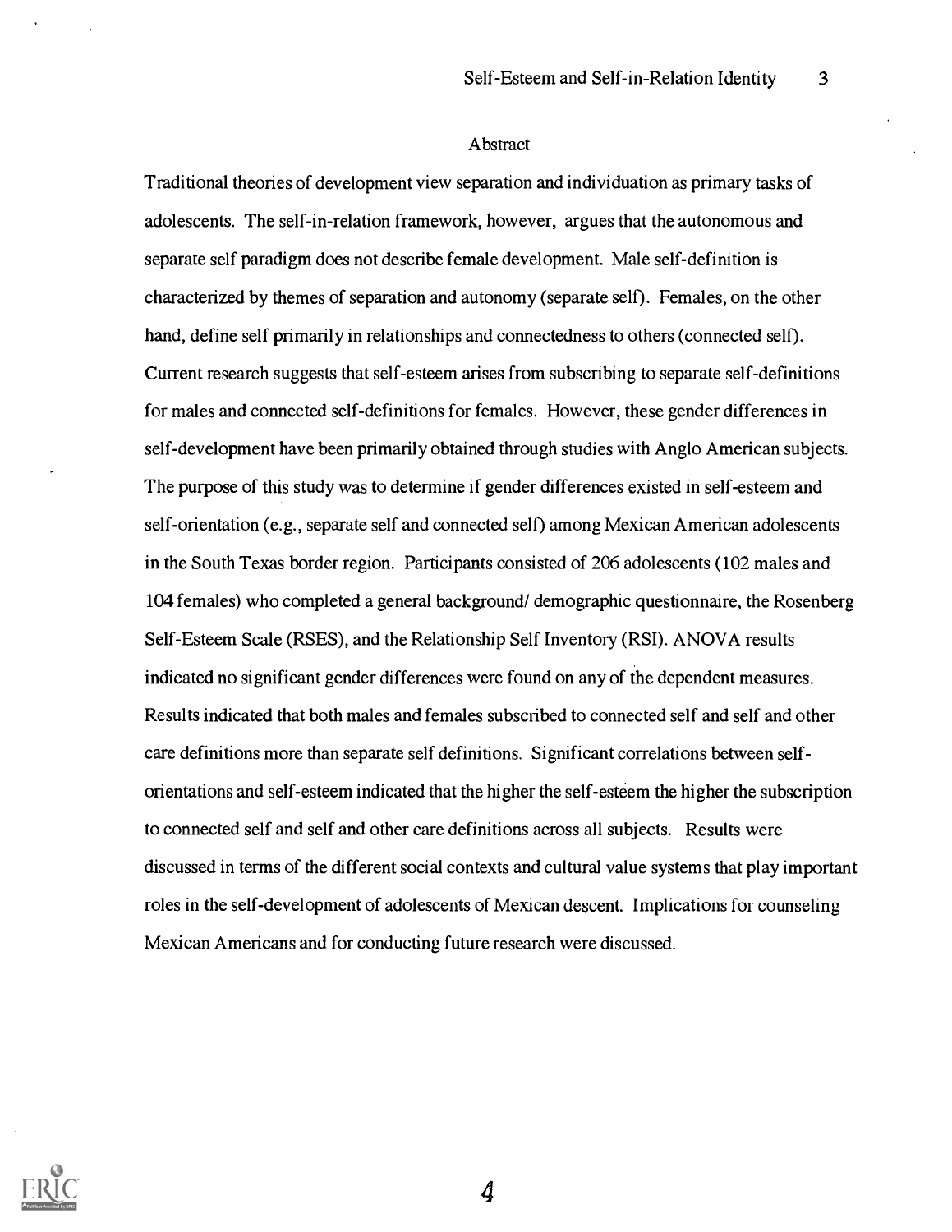Self-Esteem and Self-in-Relation Identity Among Mexican American Adolescents

Traditional theories of development describe adolescence as a time of separation, individuation, and autonomy-seeking (Blos, 1962; Erickson, 1963). The development of a separate, autonomous self is considered the hallmark of maturity and identity. This focus on the individual achievement of the self has been criticized for lack of emphasis on connection and relationship (Gilligan, 1982; Jordan, Kaplan, Miller, Stiver, & Surrey, 1991; Josselson, 1988; Miller, 1991). Current thinking suggests that the detachment/separation paradigm may not accurately reflect the development of women, adolescents, and infants (Josselson, 1988). Theorists of female development argue that an emphasis on strong interpersonal relationships characterizes the self development of girls and women (Brown & Gilligan, 1992; Gilligan, 1982; Josselson, 1988; Miller, 1991; Zilback, 1993). Josselson (1988) and Steinberg (1990) suggest that detachment from family ties during adolescence may not be as prevalent for girls as traditionally viewed. Steinberg  $(1990)$  suggests that adolescents strive to maintain harmonious relationships with their parents, and demonstrate higher self-esteem and healthier functioning the more they are interrelated with their parents. Thus, the transformations in the parent-child relationship during adolescence may tend toward interdependence, as opposed to separation and autonomy.

Brown and Gilligan (1992) argue that there is a crisis in the self-development of adolescent females derived from a conflict between connectedness and self-interest. In order for girls in the mainstream Anglo culture to remain responsive to themselves, they must resist the traditional feminine role of caring for others. To remain connected with others, they must resist the social prescriptions of separation and autonomy (Gilligan, 1989). Girls are caught between caring for others or caring for self. Female teenagers begin to give up their own knowledge, desires, and needs in order to please others and to maintain relationships. Therefore, a female's sense of self can be described as underground (Brown & Gilligan, 1992), disavowed (Stern, 1991), denied (Mirkin, 1994), betrayed and falsified (Pipher,

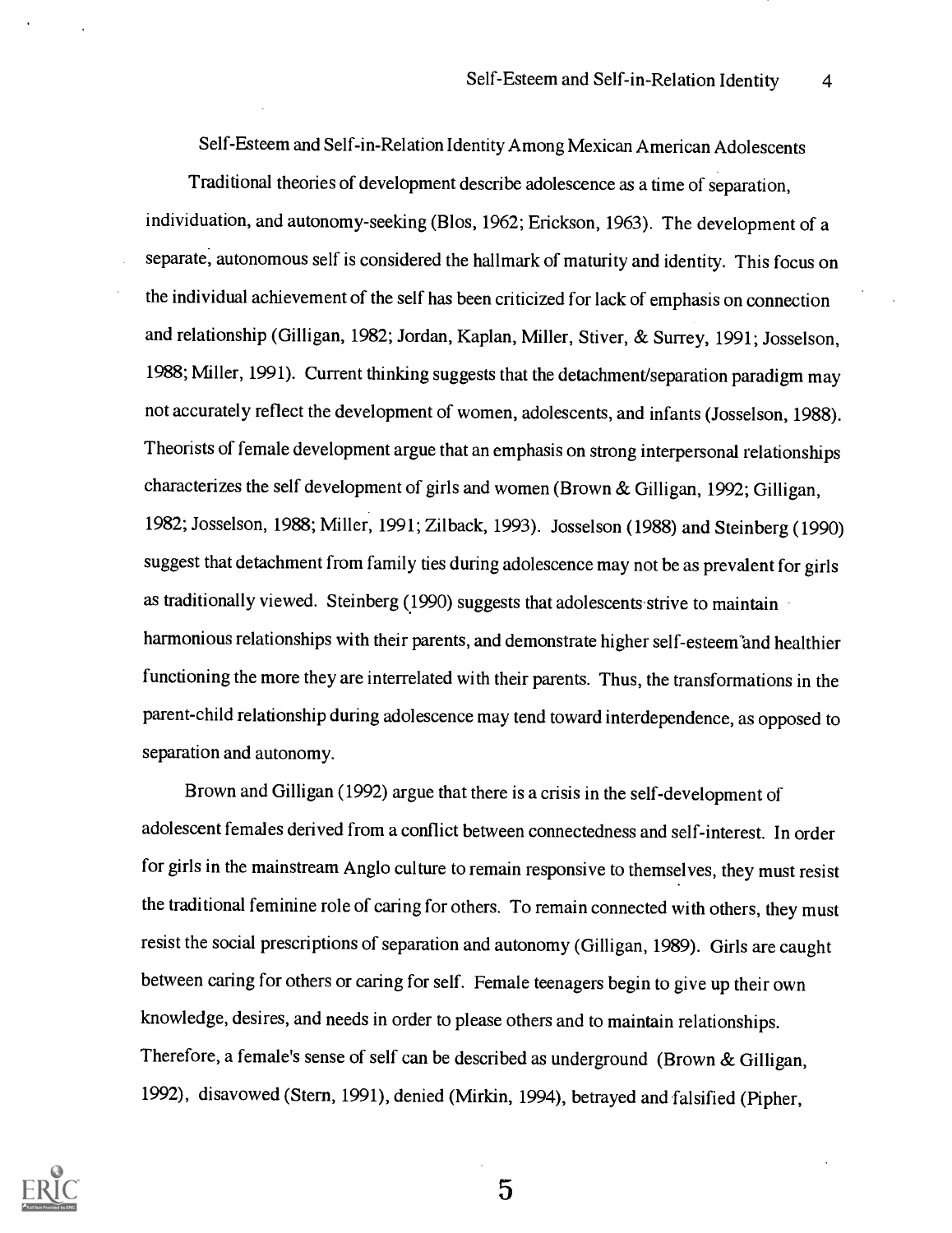1994), silenced (Jack, 1991), lost (Hancock, 1989), and altered to accommodate the needs and desires of others (Miller, 1991).

Female adolescents experience a significant loss in self-esteem that contrasts not only with male adolescents, but with their own earlier self-confidence (AAUW, 1991; Brown & Gilligan, 1992). This decrease in self-esteem may be the result of a struggle between caring for self and caring for others (Saitzyk, 1995). This crisis in female adolescent selfdevelopment has been largely demonstrated in studies of Anglo American adolescent females, and therefore may be a cultural product of that particular context (Erkut & Marx, 1995). The society, socialization process, and point in time in which the adolescent develops play critical roles in defining his or her ethnic or gender self-concepts (Mirkin, 1994; Rotheram-Borus & Wyche, 1994).

Adolescent self-esteem has been the focus of numerous studies, which have resulted in inconsistent findings. Dukes and Martinez (1994) report that the self-esteem of minority adolescents is generally as high as that of their white peers, and is higher among adolescent males than females. Conversely, the American Association of University Women (1991) reports that Hispanic female adolescents experience significantly lower levels of self-esteem than their Anglo American counterparts. Moreover, while some studies report that the selfesteem of female adolescents is significantly lower than the self-esteem of males (AAUW, 1991; Bohan, 1973; Richman, Clark, & Brown, 1985), other studies (Thornberg & Jones, 1982; Whitside, 1976) have found that adolescent females have higher self-esteem than males. Still other studies (Maccoby & Jacklin, 1974; Wylie, 1979) have found no significant gender differences in self-esteem. Dukes and Martinez (1994) suggest that these inconsistencies may be the result of differences in theoretical frameworks, as well as the self-esteem measures employed in the empirical investigations.

The self-in-relation model of identity development (Gilligan, 1982; Jordan et al., 1991; Miller, 1976) reframes traditional definitions of self and recognizes the importance of

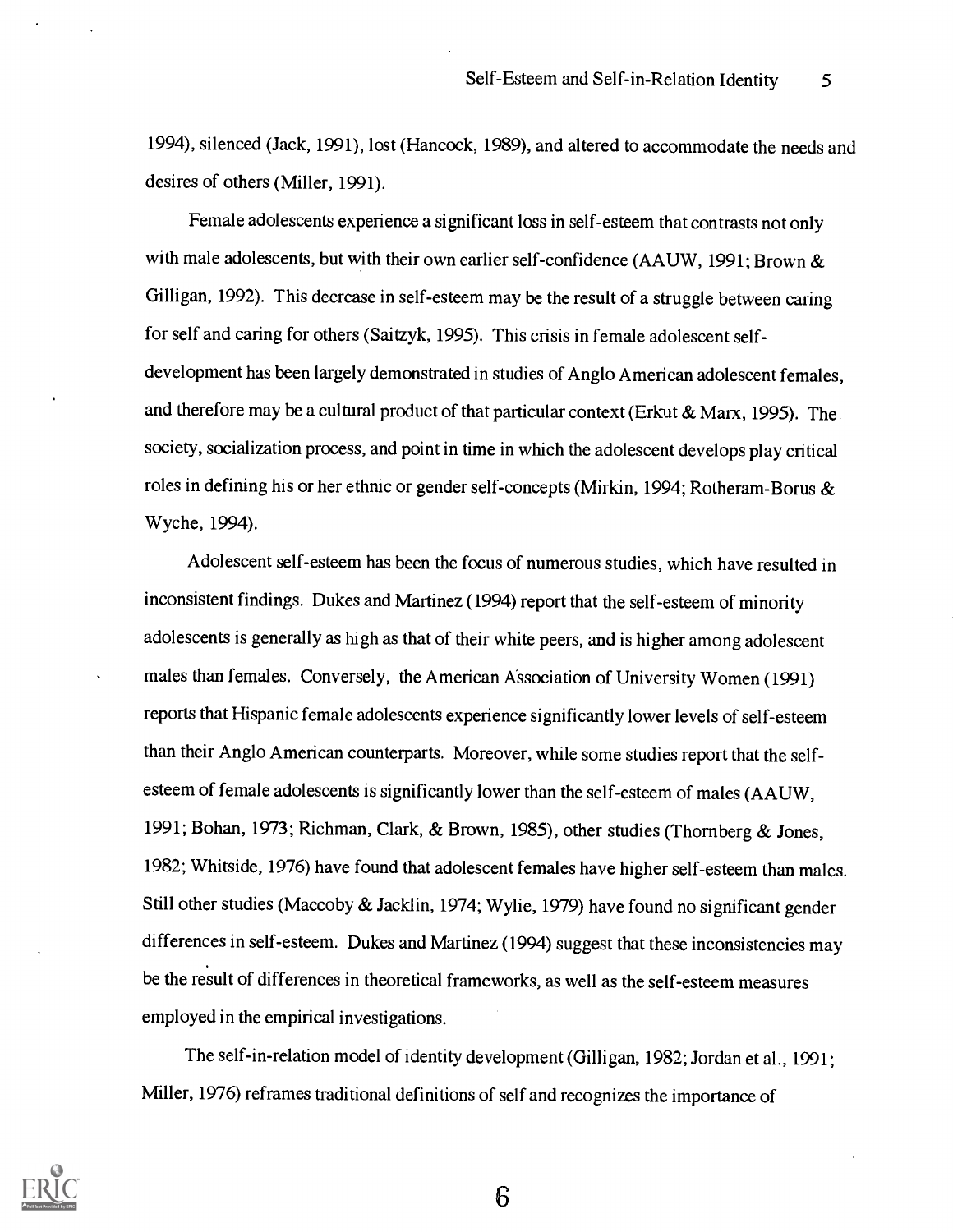relatedness and connectedness in the female sense of self. For males, self-orientation is characterized by separation, independence, and autonomy (separate self) definitions. Females, on the other hand, define self primarily in terms of relationships and connectedness to others (connected self). Gilligan (1988) emphasizes that neither self-orientation is gender-exclusive, but rather the connected self-orientation is more predominant in women than in men. The relational theorists (Gilligan, 1982; Miller, 1976; 1991; Surrey, 1991) argue that connection and relatedness to others are central to female development; autonomy and self-direction for females develop within the context of relationships. Males come to feel better about themselves the more they are separated (autonomous) and females, the more they are connected (Jordan, 1994; Josephs, Markus, & Tajorodi, 1992; Miller, 1991; Surrey, 1991).

Gilligan (1988) considers the tendency for females to give care to others at the expense of self as the main concern in female development. Some researchers (Gilligan, 1982; Pearson, Reinhart, Strommen, Donelson, Barnes, Blank, Cebollero, Cornwell, & Kampter, 1992) suggest that a females's connected self-orientation may be more manifested in caring for the needs of others and not for self (primacy of other care), rather than caring for the needs of both self and others (self and other care).

Pearson et al. (1992) found that women scored significantly higher than men on measures of connected self and men scored significantly higher than women on measures of separate self. However, they found no gender differences on primacy of other care and self and other care. A significant negative correlation was found between self-esteem and primacy of other care for women, while self-esteem and self and other care were not significantly related for either gender. In a female adolescent sample, Saitzyk (1995) found that self and other care and connected self were positively correlated, though the coefficients were not statistically significant, with social self-competence and global feelings of self worth. She found that older female adolescents tended to score higher in primacy of other care than their

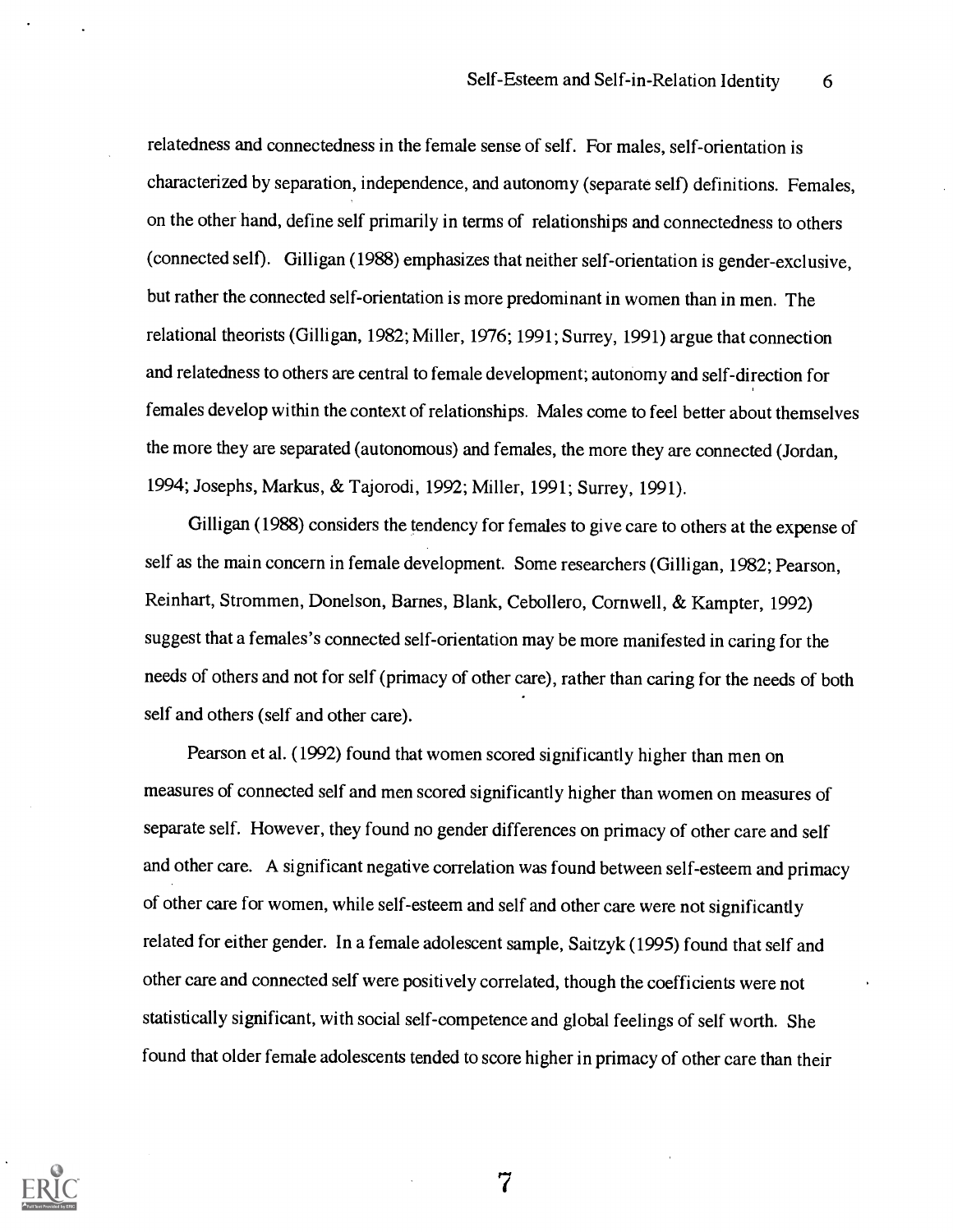younger counterparts. However, Saitzyk found no significant correlations between selfesteem and primacy of other care.

The processes of identity formation are influenced by ethnicity. Rotheram-Borus and Wyche (1994) question Erickson's (1968) model of healthy identity arguing that its emphasis on individuation ignores both ethnic and gender diversity. Hispanics endorse a strong group and family orientation (familism) and do not place great value on individuation (Rotheram-Borus & Wyche, 1994; Segura & Pierce, 1993). Hispanic cultures also tend to endorse passivity versus active pursuance of individual goals, and are more accepting of authority and emotional expressiveness (Rotheram-Borus & Wyche, 1994). Martinez (1988) distinguishes Mexican Americans from other Hispanics, noting that they have a higher resistance to assimilation due to the geographic proximity to their country of origin. Furthermore, borderlanders are even more unique due to the influence of the constant cross-border and cross-cultural ties and relationships (Martinez, 1994; Russell & Flores, 1996). The majority of Mexican-origin residents in the U.S.-Mexico border region tend to be less acculturated to the American mainstream society and typically maintain stronger ties to Mexican cultural values and traditions (Russell & Hores, 1996). Because the social environments and cultural value systems differ for Mexican Americans, especially those living in the border region, their perceptions of self and their orientations of self may differ from Anglo Americans.

Although North American mainstream culture continues to expect "limitless female giving and self-denial" (Mirkin, 1994, p.79), the Mexican culture more strongly dictates selflessness, total surrender of self, and exclusive focus on others in what has been described as marianismo (Comaz-Diaz, 1988; Gil & Vazquez, 1996; Segura & Pierce, 1993). Marianismo mandates care for others exclusively, rather than for self and others. The conflict between the selfishness of North American individualism and the selflessness of the traditional Mexican female gender role, produces a crisis in self-esteem (Gil & Vazquez, 1996). Hispanic women

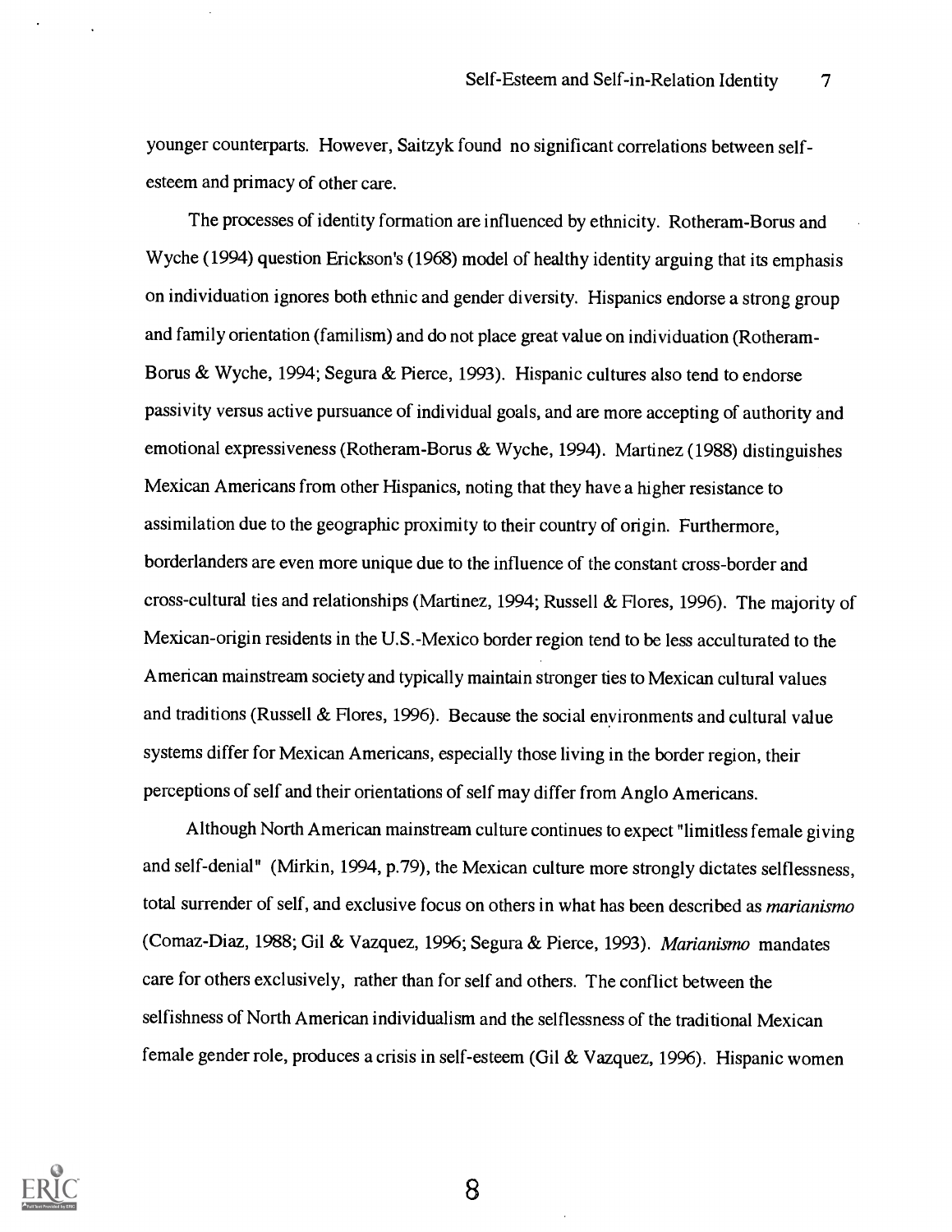are "caught in a bind between selflessness and selfishness" in which "doing your duty is making you feel bad about yourself but that not doing it overwhelms you with guilt" (p. 85).

Gender differences in adolescent self-development have been primarily obtained through studies with Anglo American subjects. There is a noticeable lack of empirical data on the selfdevelopment of adolescents of Mexican descent. Therefore, the purpose of this study was to examine gender differences in self-esteem and self-in-relation identity among Mexican American adolescents in the South Texas border area. Additionally, this study investigated the correlational relationships between self-esteem and self-in-relation.

#### Methods

#### **Participants**

Participants, recruited on a voluntary basis, consisted of 206 adolescents (104 females and 102 males) of Mexican descent living in the South Texas border region. Their ages ranged from 13 to 18, and they were in grades eight through twelve. The mean age of the population was 16, and 90% of the sample consisted of students who were performing satisfactorily in school. Of the total, 36% reported that their fathers were Mexican citizens and 33% indicated that their mothers were Mexican citizens. Forty three percent of the participants reported that their mothers used only or mostly Spanish and 51% indicated that their fathers spoke only or mostly Spanish. One third of the subjects reported speaking only or mostly Spanish at home, though all of the subjects spoke and read English fluently.

#### **Instruments**

The participants completed a packet of surveys (in English) consisting of a demographic questionnaire and two self-report instruments: a) the Rosenberg Self-Esteem Scale (Rosenberg, 1965) and b) the adolescent version (Saitzyk, 1995) of the Relationship Self Inventory (Pearson et al, 1992).

The general background questionnaire consisted of 20 items assessing the subject's general background and demographics. The questions included information on: gender, age,

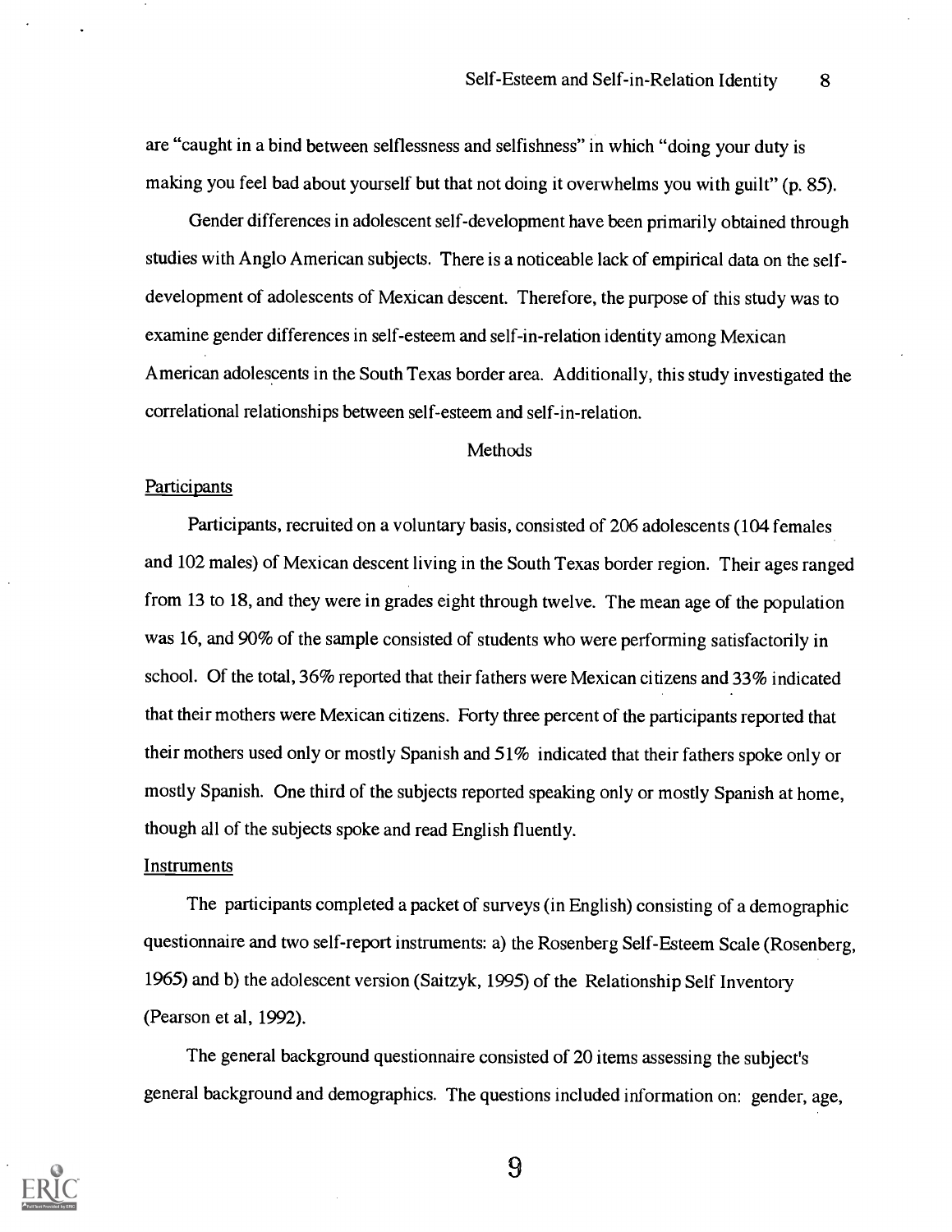grade, average grades, grades compared to others, educational aspirations, education expectations, parents'/stepparent's educational levels, parents' and subject's nationality, parents' and subject's language preferences, socio-economic status, and family structure.

 $\alpha$  and  $\alpha$ 

The Rosenberg Self-Esteem Scale (RSES) is a 10-item scale that was developed for use with adolescents to measure global positive and negative attitudes toward the self (Rosenberg, 1965). Participants respond by indicating strongly agree, agree, disagree, or strongly disagree to each of the items. The scale is considered to be one of the best measures of global selfesteem to use among adolescents (Dukes & Martinez, 1994). The RSES has excellent reliability with a Guttman Scale coefficient of .92, and correlations of .85 and .88 on two different studies of two-week test-retest reliability (Rosenberg, 1979). The RSES construct validity has also been demonstrated, showing significant correlations with other self-esteem and theoretically linked measures. The RSE is scored by totaling the individual 4-point items after reverse-scoring the negatively worded items. For the purpose of this study, this scale was scored in the positive direction (*i.e.* the higher the score the higher the self-esteem).

Participants completed an adapted version of the Relationship Self Inventory (RSI) that was rephrased to the reading level of early adolescents (Pearson et al, 1992; Satizyk, 1995). The scale is composed of 60 descriptive statements. The respondents are asked to rate each of the statements on a five point scale from 1 (Not like me at all) to 5 (Very much like me). The RSI was developed for the purpose of providing a measurement of the self-in-relation described by the scholars of the Stone Center (Jordan et al, 1991) and the work of Gilligan (1982). The RSI represents an alternate method to the qualitative, narrative methodology used by Gilligan and the clinical approach used by the scholars of the Stone Center (Pearson et al, 1992). The RSI is composed of four scales: 1) Separate Self (SS), consisting of 18 items, in which self-definition is characterized by autonomy and separation; 2) Connected Self (CS), consisting of 12 items, in which self-definition is characterized by relatedness and interconnectedness with others; 3) Primacy of Other Care (POC), consisting of 14 items

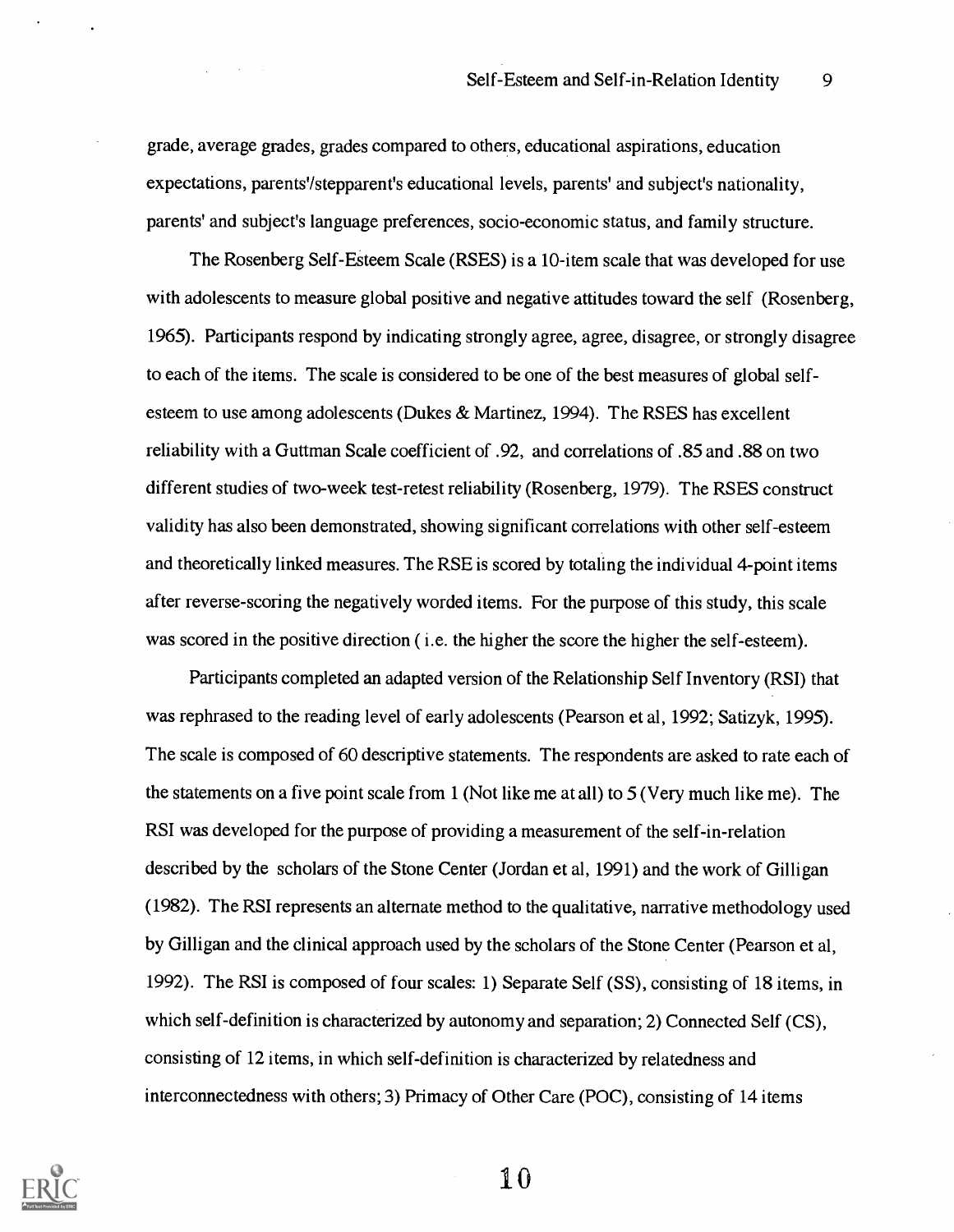measuring a manifestation of the Connected Self in which the individual focuses on caring for others at the expense of self, and 4) Self and Other Care (SOC), consisting of 16 items, and measuring a manifestation of the Connected Self in which the individual focuses on caring for both self and others. Adequate reliability and external validity have been established for the RSI (Pearson et al., 1992). The 60 item adolescent version of the RSI used in this study has demonstrated acceptable reliabilities for all scales, ranging from .71 to .88 (Saitzyk, 1995). Procedures

## The research design employed in this study was both causal-comparative and correlational. The researchers used samples of convenience and administered the survey packets to volunteer participants. All participants were English-dominant readers, so all three surveys were administered in English. Completed surveys were tallied and scored, and the data were analyzed.

#### Results

To test for gender effects, analyses of variance (ANOVA) were conducted on the RSES total score and the four scale totals of the RSI. No significant gender differences were found on any of the dependent measures. Additionally, comparisons of the four RSI scales indicated that both males and females subscribed to connected self definitions significantly ( $p < .001$ ) more than to separate self definitions.

Pearson product moment correlation coefficients were calculated for the relationships between the total score on the RSES and the four scales of the RSI for all subjects, for male subjects only, and then for female subjects only. Resulting coefficients and the significance levels are indicated in Table 1. Across all subjects, the greater the level of self-esteem the more the self-identity is characterized by relatedness and connection with others. Also, the higher the self-esteem the more the person defines self in terms of caring for others and oneself.

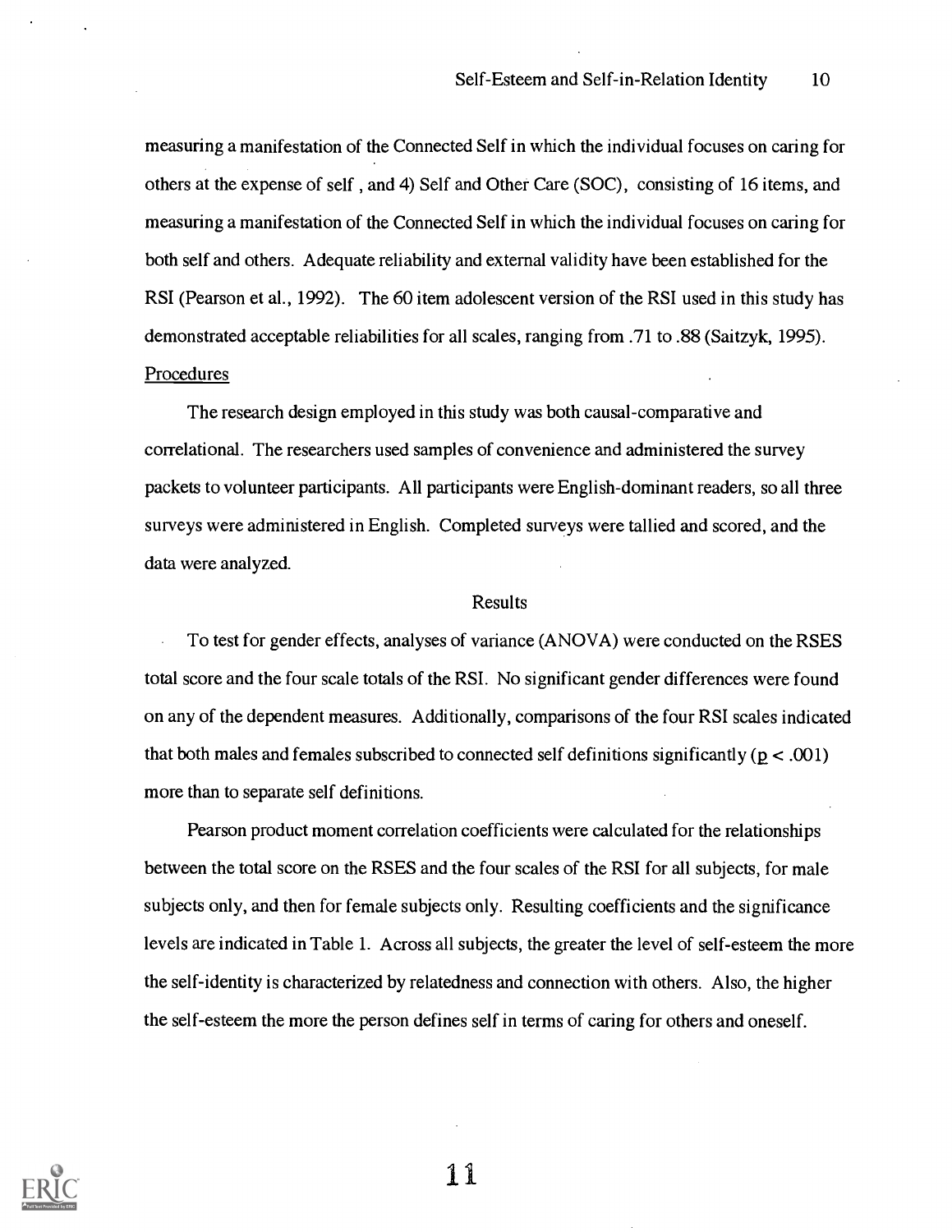#### Discussion

The purpose of this study was to examine gender differences in self-esteem and self-inrelation identity among adolescents of Mexican descent in the South Texas border region, and to investigate the correlational relationships between measures of self-esteem and self-inrelation. No significant gender differences were found. Therefore, among Mexican American adolescents, girls are no more likely then their male counterparts to suffer from low selfesteem. Also, these adolescents did not differ on any of the components of self-in-relation identity.

Contrary to previous findings (Gilligan,1982; Pearson et al., 1992), which report that females are more likely than males to define self via personal connections and relationships, the results of this study suggest that both male and female adolescents of Mexican descent define self by connection and relatedness. Furthermore, Gilligan (1982) and Pearson et al. (1992) suggested that males define self in terms of separation, independence, and autonomy, but the results of this study indicate that like his female counterpart, the Mexican American male is more likely to define self through his relationships with others.

The most intriguing finding of this study was the significant correlations between selfesteem and connected self for both males and females which suggest that both male and female Mexican American adolescents experience higher levels of self-esteem the more they define self through connection and relatedness. This is contrary to the findings of other researchers (Jordan, 1994; Josephs et al., 1992; Miller, 1991; Surrey, 1991). Furthermore, the results indicated a significant inverse relationship between self-esteem and separate self for males. The higher the male's self-esteem the less likely he is to define self through separation and autonomy.

These results may be explained, in part, by the unique social context of the U.S.-Mexico border region. Mexican American adolescents along the border develop in a community environment in which Mexican cultural values and traditions are stronger than American

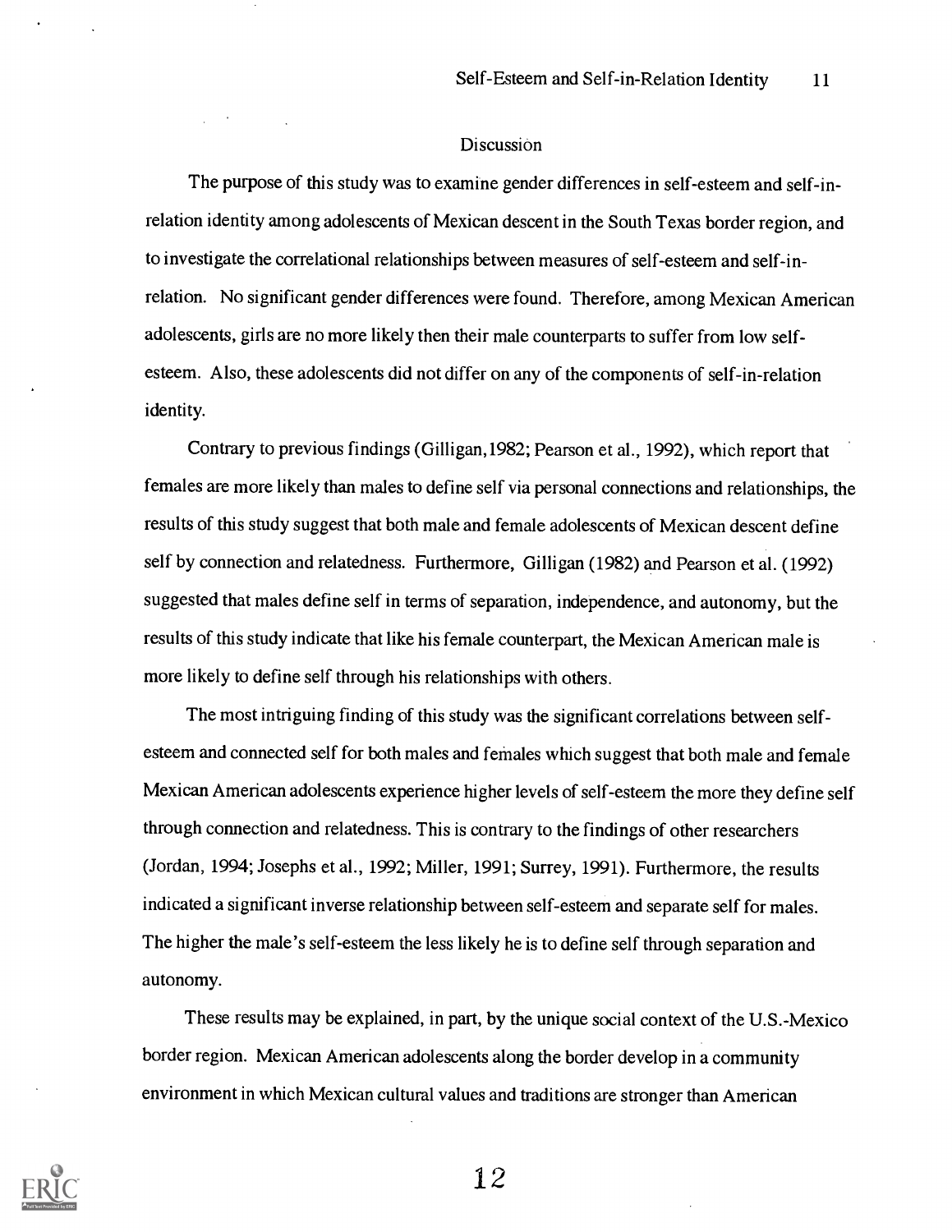mainstream values (Russell & Flores, 1996). Approximately one third of the research sample reported that either their mother or father was a Mexican citizen. There are several customs and social characteristics that have been associated with Mexican Americans which may explain the higher scores on connected self and the significant correlation between connected self and positive self-esteem: (a) familismo, (b) personalismo, (c) compadrazgo, and (d) gregarismo.

Familismo is an enduring and powerful tradition in the Mexican American culture (Paniagua, 1994; Sandoval & De la Roza, 1986; Segura & Pierce, 1993). Family ties are more ardent and abiding to Mexican Americans, especially borderlanders. Family relationships involve a large network of relatives, in-laws, and even close friends. Thus, an orientation toward maintaining family support, solidarity, and unity is central to persons of Mexican descent.

Personalismo is also a prominent cultural value among Mexican Americans (Paniagua, 1994; Sandoval & De la Roza, 1986). Closeness, trust, and warmth in interpersonal relationships are prized and cultivated. Persons of Mexican descent tend to avoid impersonal interactions or interpersonal conflict, and believe that interrelations are what makes life meaningful.

Compadrazgo is an extension of familismo in that godparent relationships establish connections between families and extend family ties to a larger sector of the community (Martinez, 1988; Segura & Pierce, 1993). The godparents become significant members of the extended family. Traditionally, Mexican-origin parents do not teach their children to develop toward independence and autonomy, but rather "to think and act communally - for the good of the family and the community" (Segura & Pierce, 1993, p. 81). This gregarismo [community orientation] is reflected in the cultural definition of individualism. Individualismo emphasizes the uniqueness of each individual in light of how this uniquenes may be shared and offered to the community (Paniagua, 1994). The distinctive relational orientation in the Mexican American population, especially along the US. - Mexico border, may explain the higher

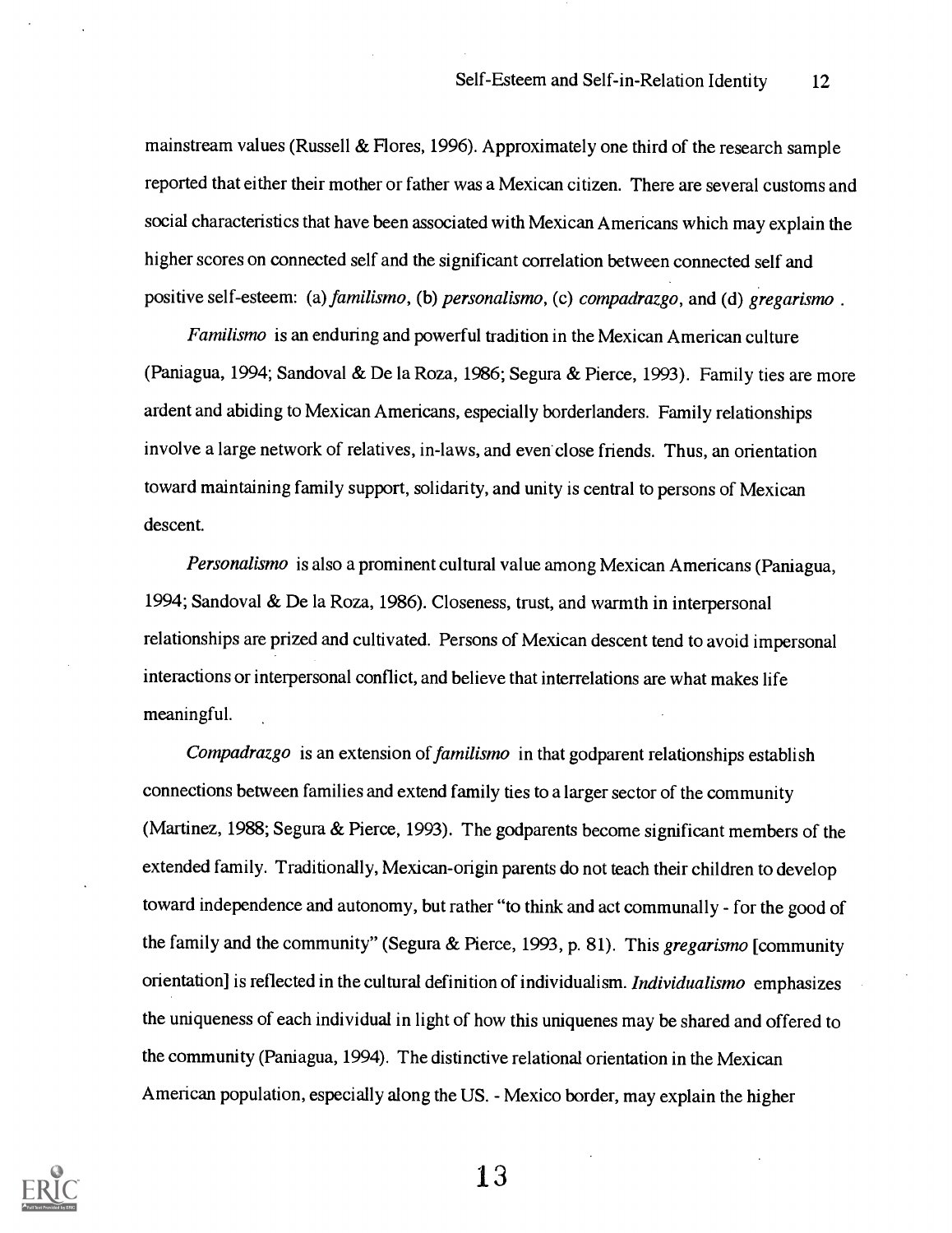endorsement of connected self-definitions among teenagers. Thus, contrary to mainstream Anglo males the Mexican American male develops within a cultural context which is typified by a familial and communal orientation.

It is intriguing that in the traditionally patriarchal Mexican border society, Mexican American males define self as connected, especially when they have been stereotypically described as being *muy machos*. Hence, the lineal male-dominated social system may be tempered by the enduring collateral network and interpersonal support of interdependency (Sandoval & De la Roza, 1986). The importance of connectedness in the extended family, friendships, and godparent relationships may offset the non-mutual patterns that may exist in other social relationships.

As previously mentioned, the results of this study indicate that no significant gender differences exist in either self-esteem or self-in-relation identity. Though this supports the findings of some earlier researchers (Maccoby & Jack lin, 1974; Wylie, 1979), many studies (AAUW, 1991; Bohan, 1973; Richman et al., 1985) have demonstrated lower self-esteem among female adolescents when compared to males. The findings of this study suggest that both male and female adolescents of Mexican descent incorporate strong social and family orientations in the development of self. The proximity to Mexico and the predominance of the Mexican-origin population in the border region may also have an enhancing effect on selfesteem. Because of the distinctly different cultural and social contexts, persons of Mexican descent along the frontera, may develop self-identity very differently from Mexican Americans who experience life as minorities in other American cities away from the border region.

There are several important implications of this study for counselors and therapists who work with adolescents of Mexican descent. First, it is critically important for the counselor to support and validate the Mexican American clients' needs for relationships and connections to others in their lives. Therapists are often quick to characterize traditional Mexican family systems as "enmeshed" or "too close for comfort." Helping professionals typically promote

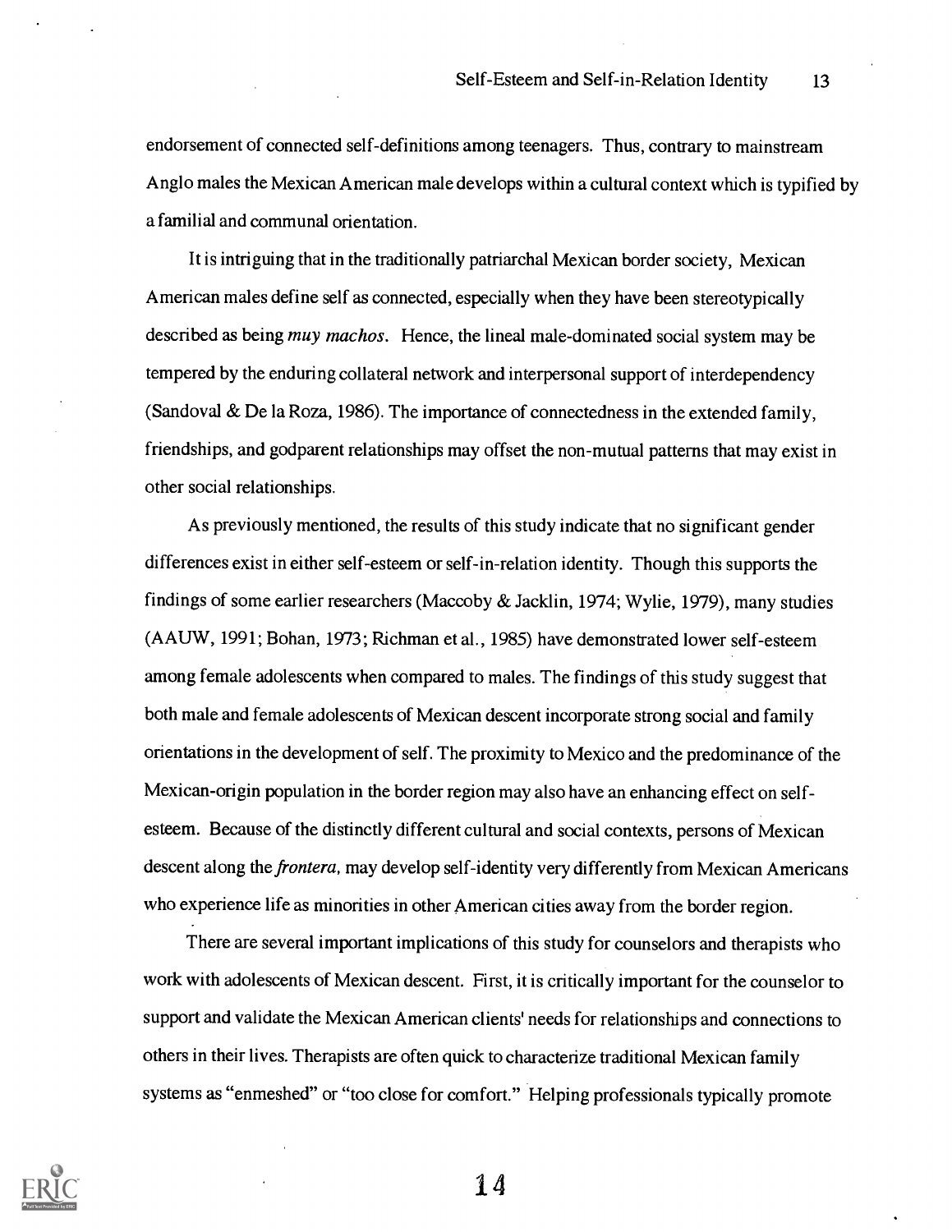the notion that healthy self-esteem should reflect independence and autonomy. Obviously, this Anglo-oriented paradigm is inappropriate for Mexican Americans in the border region. Counselors should not pathologize this need for connection and interdependence, but rather they must fully understand that clients of Mexican origin will often struggle to maintain social roles and relationships with others.

Counselors must be aware that the individuation and separation process may be a very different one for clients of Mexican descent. Individuation and separation from parents can often be a paradox for the Mexican-origin adolescent, especially those who live in more traditional Mexican American communities. Unlike the Anglo teenage male, autonomy and separation may not be the final developmental goals of the Mexican American male. Like his female counterpart, it is not uncommon to observe a Mexican American male remaining in his parent's home for many years after college. Even married couples may continue to reside with parents or other family members for several years.

Dime con quien andas y te diré quién eres [Tell me who you hang out with and I will tell you who you are] is a popular saying among Mexican Americans. Perhaps the equivalent English saying is "You are known by the company you keep". This becomes the central objective of the therapeutic process when examining the self-concept of Mexican American adolescents of the border region. The teen's relationships with others who are significant in his or her life reflect and influence the developing self. With whom one relates and how one relates to others is the primary component of self-definition. Thus, the Mexican American adolescent may reveal who he or she is by telling the counselor with whom he or she has familial and friendship ties.

Future research on self-identity and self-esteem must empirically consider interpersonal content domains and cultural contexts. The constructs of identity and self-esteem, as represented in current literature, do not fully acknowledge and honor the relational customs and prescriptions. Further studies must redefine self-identity and begin to operationalize the

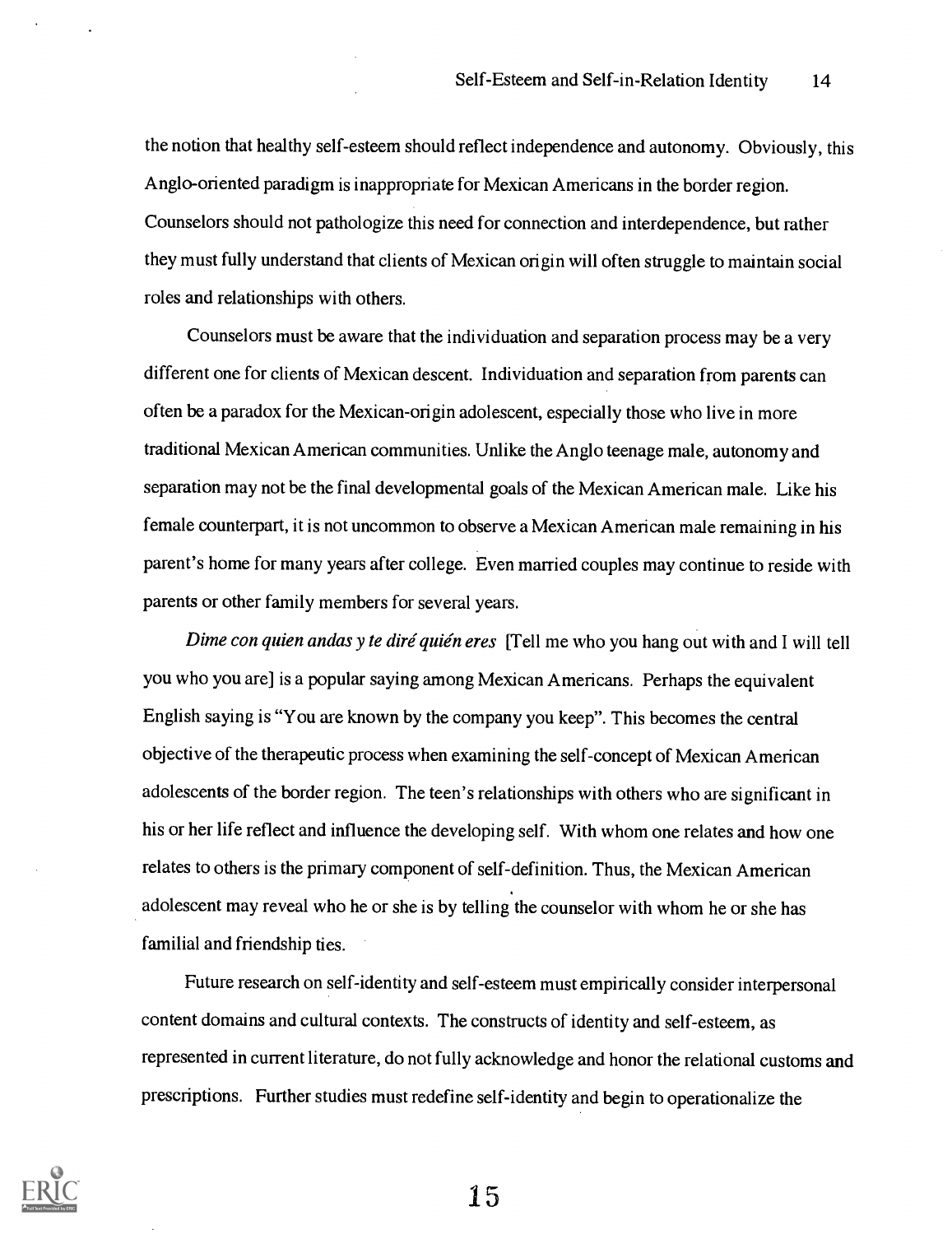dimensions of interpersonal connection as central components in the identity formation of persons of Mexican descent.



 $\hat{\mathbf{r}}$ 

 $\blacksquare$ 

 $\bar{ }$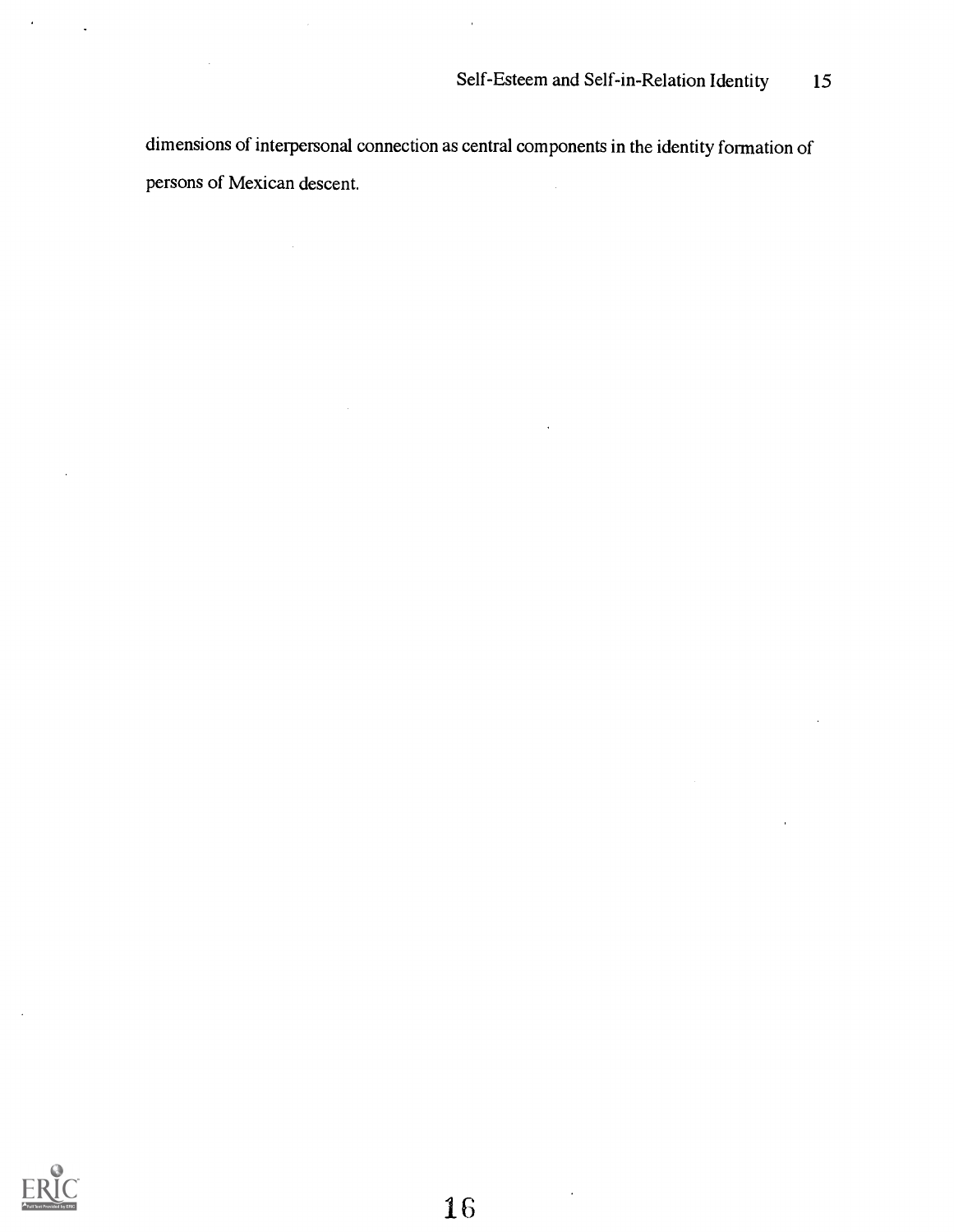#### References

American Association of University Women (AAUW). (1991). Shortchanging girls, shortchanging America: Executive summary. Washington, DC: AAUW.

Blos, P. (1962). On adolescence. New York: Free Press.

Bohan, J. S. (1973). Age and sex differences in self-concept. Adolescence, 8, 379-384.

Brown, L. M. , & Gilligan, C. (1992). Meeting at the crossroads: Women's psychology and girl's development. New York: Ballantine Books.

Comas-Diaz, L. (1988). Cross cultural mental health treatment. In L. Comas-Diaz & E. E. H. Griffith (Eds.), Clinical guidelines in cross-cultural mental health (pp. 335-361). New York: John Wiley & Sons.

Dukes, R. L., & Martinez, R. (1994). The impact of ethgender on self-esteem among adolescents. Adolescence, 29, 105-115.

Erickson, E. (1963). Childhood and society. New York: Norton.

Erickson, E. (1968). Identity: Youth and crisis. New York: Norton.

Erkut, S., & Marx, F. (1995). Raising competent girls: An exploratory study of diversity in girls' views of liking one's self. Wellesley, MA: Wellesley College Center for Research on Women.

Gil, R. M., & Vazquez, C. I. (1996). The Maria paradox: How Latinas can merge old world traditions with new world self-esteem. New York: J. P. Putman's Sons.

Gilligan, C. (1982). In a different voice. Cambridge, MA: Harvard University Press.

Gilligan, C. (1988). Prologue: Adolescent development reconsidered. In C. Gilligan, J.

V. Ward, & J. M. Taylor (Eds.), Mapping the moral domain (pp.vii-xxxix). Cambridge, MA: Harvard University Press.

Gilligan, C. (1989). Preface: Teaching Shakespeare's sister: Notes from the underground of female adolescence. In C. Gilligan, N. P. Lyons, & T. J. Hanmer (Eds.),

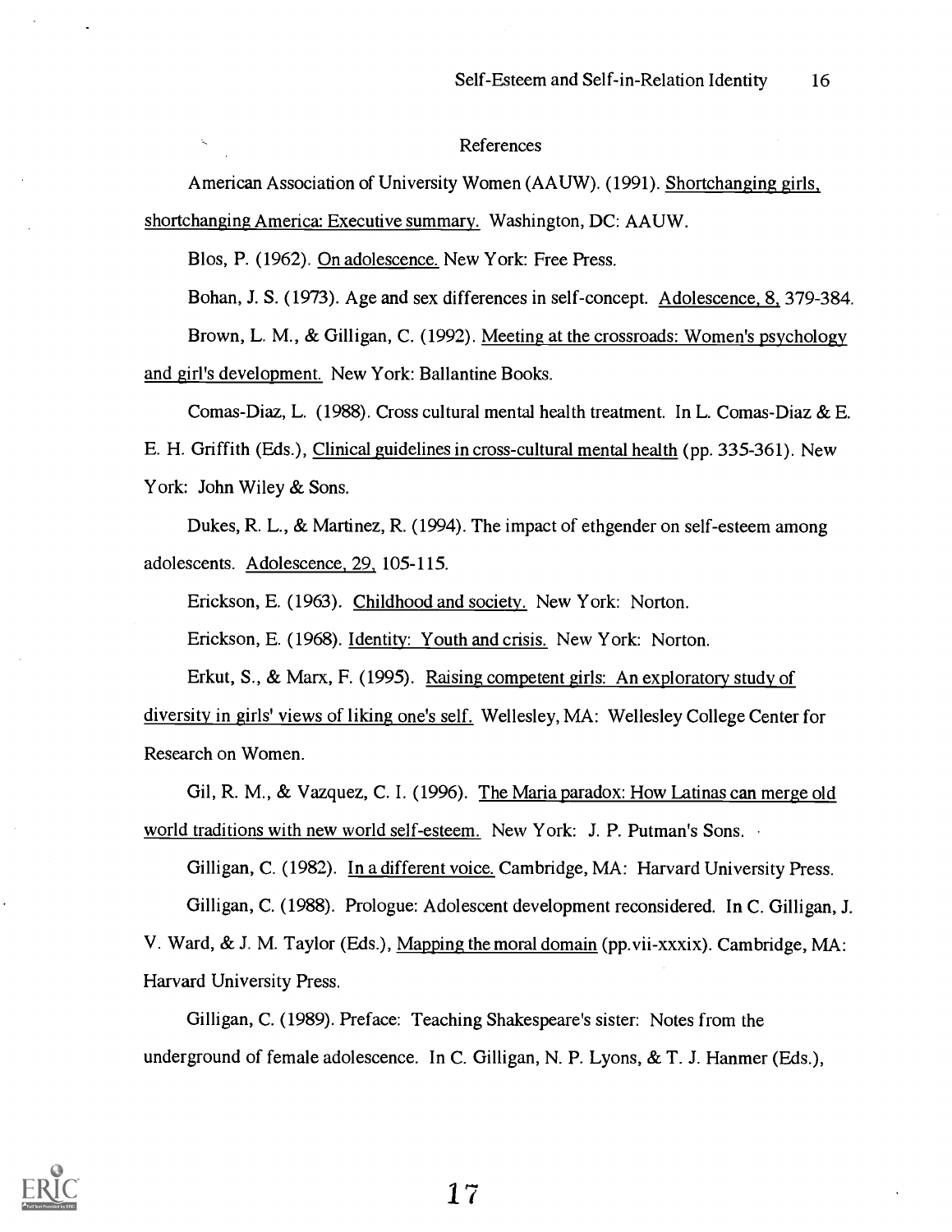Making connections: The relational worlds of adolescent girls at Emma Willard School (pp. 6-

29). Cambridge, MA: Harvard University Press.

Hancock, E. (1989). The girl within. New York: Ballantine Books.

Jack, D. C. (1991). Silencing the self: Women and depression. Cambridge, MA: Harvard University Press.

Jordan, J. V. (1994). A relational perspective on self-esteem. Work in Progress, No.

70. Wellesley, MA: Stone Center Working Paper Series.

Jordan, J. V., Kaplan, A. G., Miller, J. B., Stiver, I. P. & Surrey, J. L. (1991).

Women's growth in connection: Writings from the Stone Center. New York: The Guilford Press.

Josselson, R. (1988). The embedded self: I and thou revisited. In D. K. Lapsley  $\& F. C.$ 

Power (Eds.), Self, ego, and identity (pp. 91-106). New York: Springer-Verlag.

Josephs, R. A., Markus, H. R., & Tafarodi, R. W. (1992). Gender and self-esteem.

Journal of Personality and Social Psychology, 63, 391-402.

Maccoby E. E.,  $&$  Jacklin, C. N. (1974). The psychology of sex differences. Stanford, CA: Stanford University Press.

Martinez, C. (1988). Mexican Americans. In L. Comas-Diaz & E. E. H. Griffith (Eds.), Clinical guidelines in cross-cultural mental health (pp. 182-203). New York: John Wiley & Sons.

Martinez, 0. J. (1994). Border people: Life and society in the U.S. - Mexico borderlands. Tucson, AZ: The University of Arizona Press.

Miller, J. B. (1976). Toward a new psychology of women. Boston: Beacon Press.

Miller, J. B. (1991). The development of women's sense of self. In J. Jordan, A. G. Kaplan, J. B. Miller, I. P. Stiver, & J. L. Surrey (Eds.), Women' s growth in connection: Writings from the Stone Center (pp. 11-26). New York: The Guilford Press.

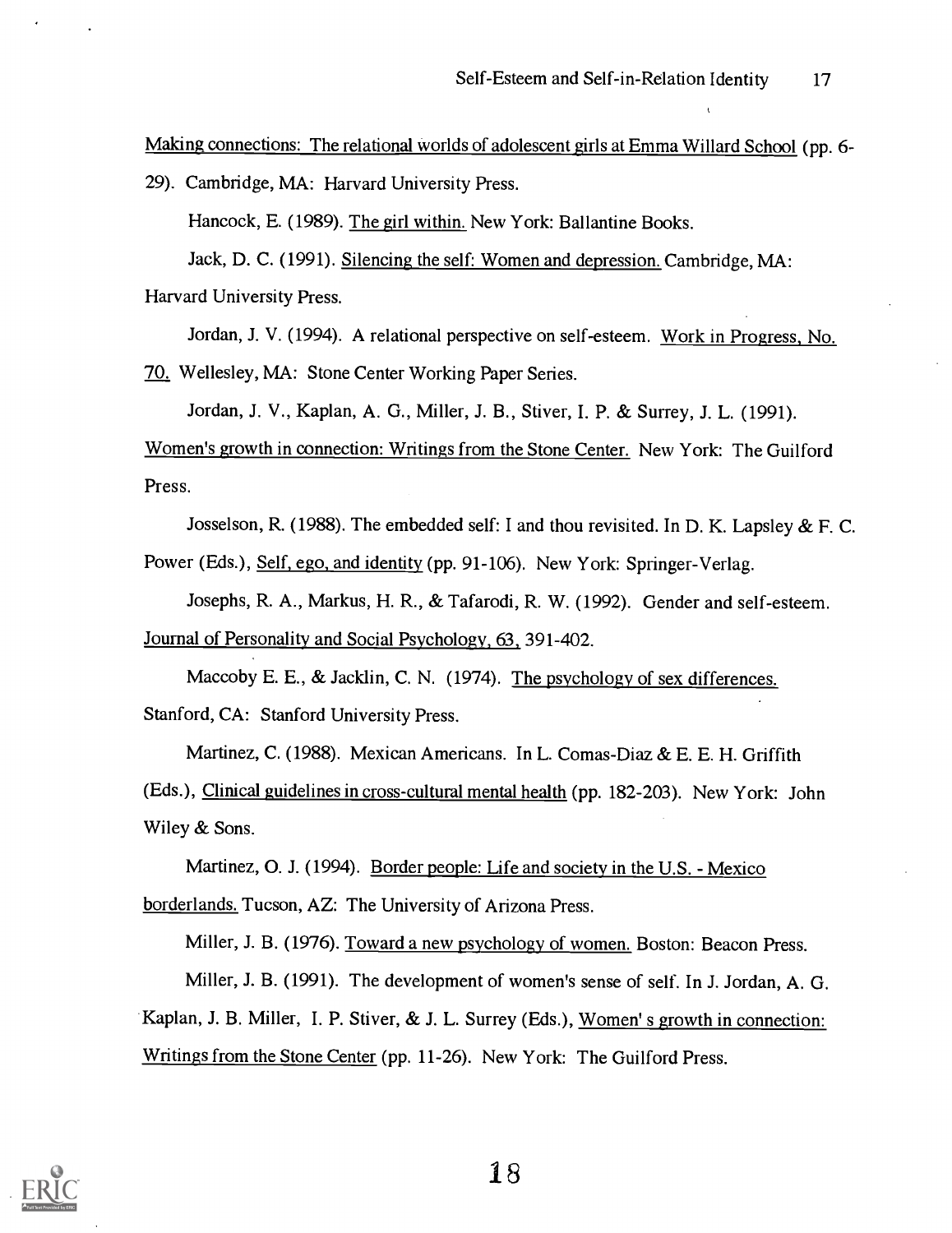Mirkin, M. P. (1994). Female adolescence revisited: Understanding girls in their sociocultural contexts. In M. P. Mirkin (Ed.), Women in context: Toward a feminist reconstruction of psychotherapy (pp. 77-95). New York: The Guilford Press.

Paniagua, F. A. (1994). Assessing and treating culturally diverse clients. Thousand Oaks, CA: Sage.

Pearson, J. L., Reinhart, M. A., Strommen, E. A., Donelson, E., Barnes, C., Blank,

L., Cebollero, A. M., Cornwell, K., & Kamptner, N. L. (1992). Connected and separate selves: Development of an inventory and initial validation. Unpublished manuscript.

Pipher, M. (1994). Reviving Ophelia: Saving the selves of adolescent girls. New York: Ballantine Books.

Richman, C. L., Clark, M. L., & Brown, K. P. (1985). General and specific self-esteem in late adolescent students: Race x gender x ses effects. Adolescence, 20, 555-566.

Rosenberg, M. (1965): Society and the adolescent self-image. Princeton, NJ: Princeton University Press.

Rosenberg, M. (1979) . Conceiving the self. New York: Basic Books.

Rotheram-Borus, M. J., & Wyche, K. F. (1994). Ethnic diferences in identity

development in the United States. In S. L. Archer (Ed.), Interventions for adolescent identity development (pp.62-83). Thousand Oaks, CA: Sage.

Russell, T. T., & Flores, L. E. (1996). Consejeria en la frontera: Counseling on the border in the twenty-first century. Arizona Counseling Journal, 21, 3-6.

Saitzyk, A. R. (1995). Maintaining the self in the self-in-relation among early adolescent girls. Unpublished doctoral dissertation, Michigan State University.

Sandoval, M. C., & De la Roza, M. C. (1986). A cultural perspective for serving the Hispanic client. In H. P. Lefley & P. B. Pedersen (Eds.), Cross-cultural training for mental health professionals (pp. 151-181). Springfield, IL: Charles C Thomas.

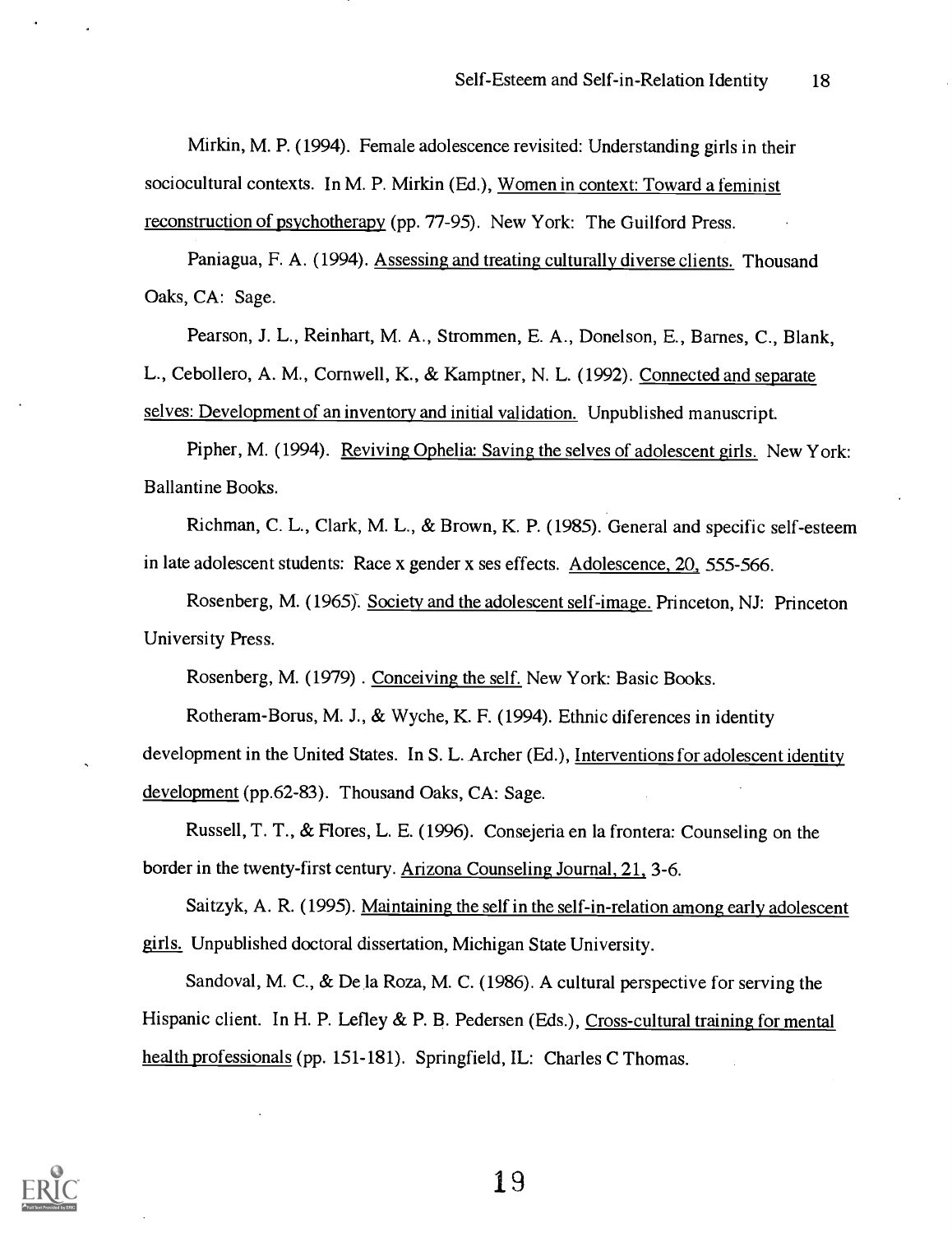Segura, D. A., & Pierce, J. L. (1993). Chicana/o family structure and gender personality: Chodorow, familism and psycoanalytic sociology revisited. Signs: Journal of Women in Culture and Society, 19, 62-91.

Steinberg, L. (1990). Autonomy, conflict, and harmony. In S. S. Feldman & G. R. Elliott (Eds.), At the threshold: The developing adolescent (pp.255-276). Cambridge, MA: Harvard University Press.

Stern, L. (1991). Disavowing the self in female adolescence. In C. Gilligan, A. G. Rogers, & D. L. Tolman (Eds.), Women, girls and psychotherapy: Reframing resistance (pp. 105-117). Binghamton, NY: Harrington Park Press.

Surrey, J. (1991). The self-in-relation: A theory of women's development. In J.

Jordan, A. G. Kaplan, J. B. Miller, I. P. Stiver, & J. L. Surrey (Eds.), Women's growth in connection: Writings from the Stone Center (pp. 51-66). New York: The Guilford Press.

Thornberg, H. D., & Jones, R. M. (1982). Social characteristics of early adolescents: Age versus grade. Journal of Early Adolescence, 2, 229-230.

Whitside, M. (1976). Age and sex differences in self-perception as related to ideal trait selection. Adolescence, 11, 585-592.

Wylie, R. C. (1979). The self-concept: A review of methodological considerations and measuring instruments (Vol. 2). Lincoln, NE: University of Nebraska Press.

Zilback, J. J. (1993). Female adolescence: Toward a separate line of development. In M. Sugar (Ed.), Female adolescent development (2nd ed.) (pp. 45-61). New York: Brunner/Mazel.

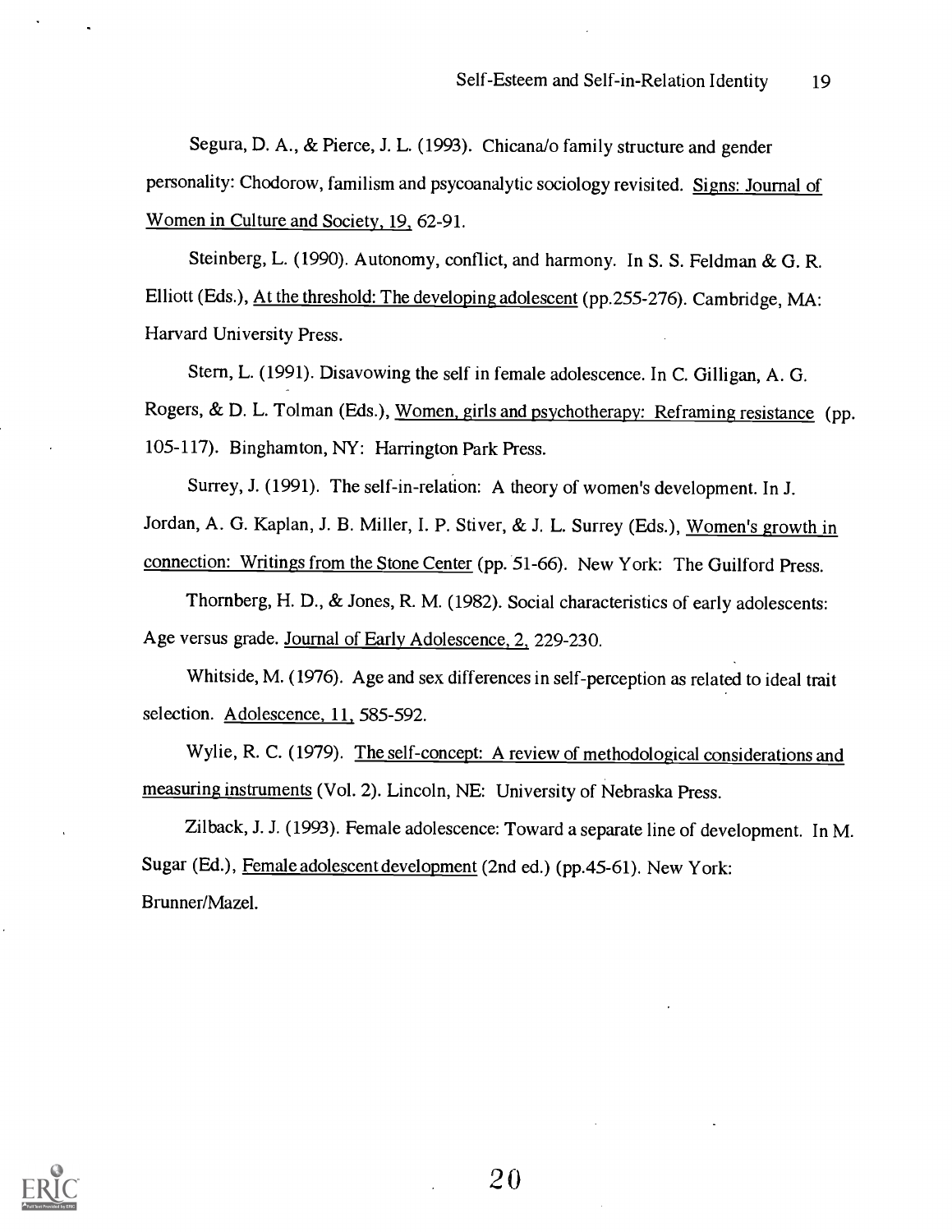## Table 1

 $\mathcal{V}_\bullet$ 

Correlation Coeficients for the Relationships Between the Total Score on the Rosenberg Self-Esteem Scale and the Four Scale Scores on the Relationship Self Inventory

|                                | Relationship Self Inventory |                        |                          |                   |  |  |
|--------------------------------|-----------------------------|------------------------|--------------------------|-------------------|--|--|
| Rosenberg<br>Self-Esteem Scale | Separate<br><b>Self</b>     | Self and<br>Other Care | Primacy of<br>Other Care | Connected<br>Self |  |  |
| All Participants               | $-.13$                      | $.25**$                | .03                      | $.26**$           |  |  |
| <b>Males</b>                   | $-.21*$                     | $.25*$                 | .14                      | $.25*$            |  |  |
| Females                        | $-.06$                      | .29**                  | $-.07$                   | $.31**$           |  |  |
|                                |                             |                        |                          |                   |  |  |

\*  $p < 05$  \*\*  $p < 01$